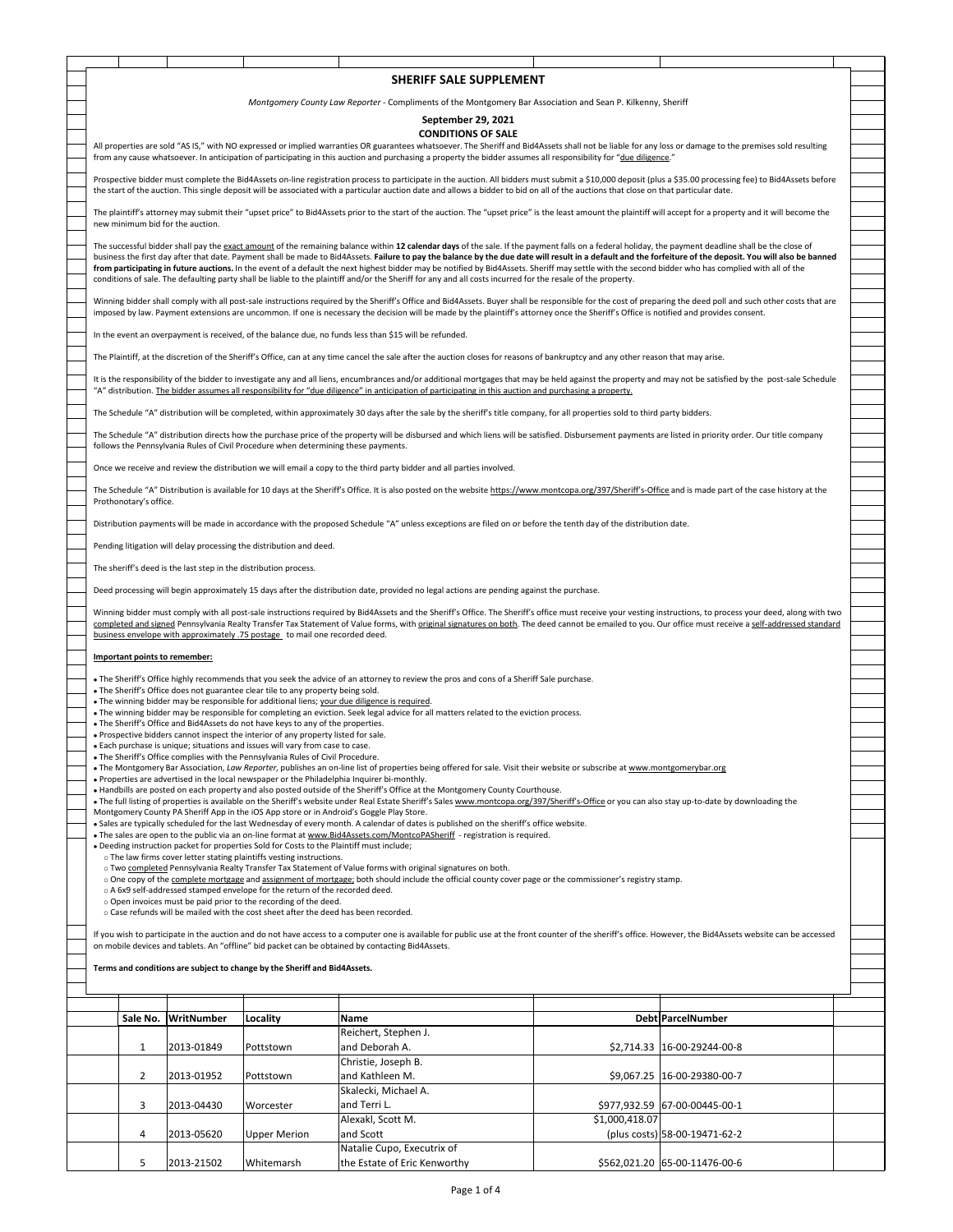|                | Sale No. WritNumber | Locality                | <b>Name</b>                       |                   | Debt ParcelNumber                 |  |
|----------------|---------------------|-------------------------|-----------------------------------|-------------------|-----------------------------------|--|
| 6              | 2013-28484          | <b>Upper Providence</b> | Bertino, Carolyn L.               |                   | \$1,422,639.13 61-00-03370-07-3   |  |
|                |                     |                         |                                   | \$111,988.40      |                                   |  |
|                |                     |                         | Peta, Frank J. Jr.                | plus interest and |                                   |  |
| $\overline{7}$ | 2013-35851          | Lower Merion            | and Anna Marie                    |                   | costs 40-00-33872-00-9            |  |
|                |                     |                         | McGill, Christine                 |                   |                                   |  |
| 8              | 2014-10983          | Upper Dublin            | and United States of America      |                   | \$4,242.90 54-00-07716-57-3       |  |
| 9              | 2014-12147          | Whitpain                | Knox, Frances Page                |                   | \$77,213.43 66-00-06406-96-2      |  |
| 10             | 2014-21128          | Pottstown               | Faison, Erica L.                  |                   | \$10,417.06 16-00-01408-00-7      |  |
| 11             | 2015-09609          | Upper Moreland          | Kerr, John                        |                   | \$307,256.21 59-00-00485-14-9     |  |
|                |                     |                         | Chung, Julia I.                   |                   |                                   |  |
| 12             | 2015-12866          | Lower Providence        | and Joshua I.                     |                   | \$189,193.43 43-00-00954-09-2     |  |
|                |                     |                         | Gilliland IV, Charles A.          |                   |                                   |  |
| 13             | 2015-15403          | <b>Upper Pottsgrove</b> | and United States of America      |                   | \$24,552.61 60-00-00130-00-8      |  |
|                |                     |                         | Nolan IV, John J.                 |                   |                                   |  |
| 14             | 2015-20887          | Skippack                | and Gwen L.                       |                   | \$4,003.51 51-00-03888-00-3       |  |
|                |                     |                         | Kovolski, William B.              |                   |                                   |  |
| 15             | 2015-23571          | Lower Merion            | and Kathleen C.                   |                   | \$571,832.07 40-00-09460-00-4     |  |
|                |                     |                         | Oliver, Rena, Timothy and         |                   |                                   |  |
| 16             | 2015-24845          | Hatboro                 | Renaissance Trust of Hatboro      |                   | \$692,028.27 08-00-05719-00-6     |  |
|                |                     |                         | Knause, Tabitha L.                |                   |                                   |  |
| 17             | 2015-25451          | New Hanover             | and Scott A. Thomas               |                   | \$299,660.05 47-00-04972-00-3     |  |
| 18             | 2015-30745          | Lower Merion            | Blay-Miezah, Jeannine             |                   | \$239,153.35 40-00-10472-00-9     |  |
| 19             | 2016-00798          | Cheltenham              | Ackridge, Vernon D.               |                   | \$95,559.60 31-00-13825-00-4      |  |
|                |                     |                         |                                   |                   | 31-00-05488-00-7 (A)              |  |
| 20             | 2016-04840          | Cheltenham              | 613 Sonada Associates, LLC        |                   | \$576,462.70 31-00-05491-00-4 (B) |  |
| 21             | 2016-09921          | Pottstown               | Ray, Donna                        |                   | \$3,168.47 16-00-30028-00-7       |  |
| 22             | 2016-12690          | Cheltenham              | Young, Efelda M.                  |                   | \$266,411.72 31-00-07885-00-4     |  |
|                |                     |                         | Randel, William H.                |                   |                                   |  |
| 23             | 2016-13608          | Horsham                 | and Linda M. Hell                 |                   | \$264,623.74 36-00-04642-00-2     |  |
|                |                     |                         | Eric Jackson                      |                   |                                   |  |
| 24             | 2016-27514          | Lower Merion            | and Michele Jackson               |                   | \$432,257.26 40-00-04916-00-3     |  |
| 25             | 2017-09457          | <b>Upper Pottsgrove</b> | Hess, Melissa D.                  |                   | \$2,170.77 60-00-01231-00-5       |  |
|                |                     |                         | Humphreys, Richard L.,            |                   |                                   |  |
| 26             | 2017-14831          | Hatboro                 | Richard B., Christine V., et al.  |                   | \$300,126.93 08-00-05467-00-6     |  |
| 27             | 2017-15172          | Cheltenham              | Kowit, Richard S., et al.         |                   | \$199,004.98 31-00-30107-00-3     |  |
|                |                     |                         | Huey, Cheryl A., Individually     |                   |                                   |  |
| 28             | 2017-15326          | Towamencin              | and as Executrix                  |                   | \$291,916.40 53-00-03316-00-6     |  |
|                |                     |                         | Watson, Shawn D.                  |                   |                                   |  |
|                |                     |                         | and United States of America      |                   |                                   |  |
| 29             | 2017-15792          | Lower Pottsgrove        | Wezel, Steven J.                  |                   | \$9,507.53 42-00-02521-00-2       |  |
|                |                     |                         |                                   |                   |                                   |  |
| 30             | 2017-16525          | Lower Pottsgrove        | and Mary Beth                     |                   | \$2,342.76 42-00-01254-21-3       |  |
| 31             | 2017-16755          | Cheltenham              | Miller, Yvonne O.                 |                   | \$17,809.41 31-00-05686-00-7      |  |
| 32             | 2017-17618          | Marlborough             | Peart Jr., Sidney J.              |                   | \$4,906.98 45-00-01847-00-7       |  |
|                |                     |                         | Sims, Duane M., Executor          |                   |                                   |  |
| 33             | 2017-19678          | Cheltenham              | (Est. Armita B. Sims)             |                   | \$19,165.21 31-00-08482-00-1      |  |
|                |                     |                         | Baumgartner, Thomas K. and        |                   |                                   |  |
| 34             | 2017-24262          | New Hanover             | Shelly L. Griffith                |                   | \$310,495.52 47-00-07080-00-1     |  |
|                |                     |                         | Lawson, Lance                     |                   |                                   |  |
| 35             | 2017-28513          | Norristown              | and Yvonne S.                     |                   | \$224,472.24 13-00-06416-00-6     |  |
|                |                     |                         | Norris, Leon                      |                   |                                   |  |
| 36             | 2018-02125          | Norristown              | and Loretta                       |                   | \$285,733.17 13-00-29184-03-5     |  |
|                |                     |                         |                                   |                   | 58-00-17473-00-1                  |  |
| 37             | 2018-03443          | <b>Upper Merion</b>     | Riley, Rose Marie R.              |                   | \$3,948,460.38 58-00-17470-00-4   |  |
| 38             | 2018-03791          | Whitemarsh              | Forster, Scott C.                 |                   | \$248,053.85 65-00-12187-00-6     |  |
|                |                     |                         | Quarles, James F.                 |                   |                                   |  |
| 39             | 2018-07703          | Worcester               | and Michelle R.                   |                   | \$325,216.97 67-00-02133-00-5     |  |
| 40             | 2018-07902          | Abington                | Nguyen, Lisa                      |                   | \$150,209.25 30-00-35728-00-8     |  |
| 41             | 2018-08721          | Whitpain                | Kenworthy-Ward, Kelley, Executrix |                   | \$377,947.39 66-00-00763-00-8     |  |
|                |                     |                         | Blue, Raymond                     |                   |                                   |  |
| 42             | 2018-08801          | Cheltenham              | and Veronica I.                   |                   | \$462,979.03 31-00-22401-00-5     |  |
| 43             | 2018-13286          | <b>Upper Dublin</b>     | Fulton Jr., Robert J.             |                   | \$233,469.00 54-00-12445-00-2     |  |
|                |                     |                         |                                   | \$236,611.00      |                                   |  |
|                |                     |                         | Perry, Kathleen                   | plus interest and |                                   |  |
| 44             | 2018-14017          | Hatfield                | and Melissa Sirianni              |                   | attorney's fees 35-00-02662-00-3  |  |
|                |                     |                         | Whitney, Barry D.                 |                   |                                   |  |
| 45             | 2018-14288          | Abington                | and Kim                           |                   | \$135,284.17 30-00-15552-00-6     |  |
| 46             | 2018-14442          | Pottstown               | Clifford, Gary P.                 |                   | \$3,424.31 16-00-30208-00-7       |  |
| 47             | 2018-15216          | Upper Hanover           | Pirnik, Jason                     |                   | \$4,110.99 57-00-03439-00-5       |  |
|                |                     |                         | Snowden Jr., Calvin R.            |                   |                                   |  |
| 48             | 2018-16196          | Springfield             | and Mei Ling Dan                  |                   | \$275,435.13 52-00-02461-00-7     |  |
|                |                     |                         | Eckert, Edward G.                 |                   |                                   |  |
| 49             | 2018-18118          | Abington                | and Shana M.                      |                   | \$291,112.50 30-00-21768-00-9     |  |
|                |                     |                         | Abramson, Gilbert, Ilene J.       |                   |                                   |  |
| 50             | 2018-18315          | Lower Merion            | and United States of America      |                   | \$702,501.46 40-00-64004-00-9     |  |
| 51             | 2018-18986          | <b>Upper Dublin</b>     | Murton, Kelly M.                  |                   | \$135,377.42 54-00-05410-72-8     |  |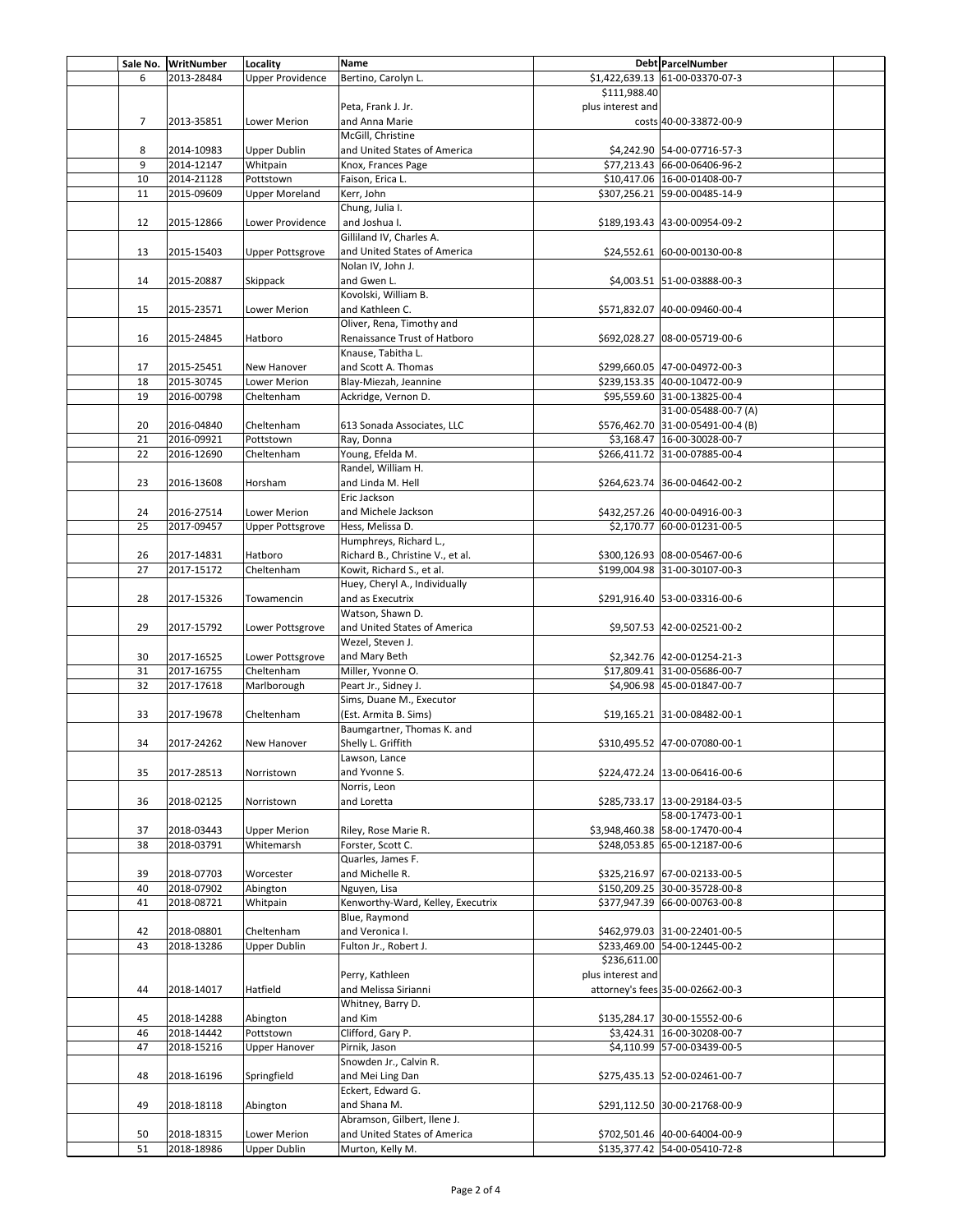|          | Sale No. WritNumber | Locality                | Name                                     |                                           | Debt ParcelNumber             |  |
|----------|---------------------|-------------------------|------------------------------------------|-------------------------------------------|-------------------------------|--|
|          |                     |                         | Mann, Matthew S.                         |                                           |                               |  |
| 52       | 2018-19090          | Trappe                  | and Melissa A. Laverty                   |                                           | \$244,626.03 23-00-00425-39-8 |  |
|          |                     |                         |                                          | \$599,797.27                              |                               |  |
|          |                     |                         |                                          | plus interest to                          |                               |  |
| 53       | 2018-20454          | Lower Frederick         | Raftogianis, Michael J.                  |                                           | Sale date 38-00-02472-01-9    |  |
| 54       | 2018-22163          | Plymouth                | Nordberg, Nicole M.                      |                                           | \$128,901.29 49-00-07300-00-4 |  |
| 55       | 2018-29035          | Whitemarsh              | Blackmore, Joseph                        |                                           | \$331,593.54 65-00-02596-00-3 |  |
|          |                     |                         | Miller, Calvin                           |                                           |                               |  |
| 56       | 2019-00174          | Cheltenham              | and Annette                              |                                           | \$405,977.09 31-00-21991-00-1 |  |
|          |                     |                         | Milks, Thomas J.                         |                                           |                               |  |
| 57       | 2019-00619          | <b>Upper Moreland</b>   | and Corinne Ann                          |                                           | \$111,730.37 59-00-19898-95-9 |  |
|          |                     |                         | Creedon, Michael P.                      |                                           |                               |  |
| 58       | 2019-00625          | <b>Upper Dublin</b>     | and Regina A.                            |                                           | \$566,252.66 54-00-13860-52-2 |  |
|          |                     |                         | Hazzard III, Thomas C.                   |                                           |                               |  |
|          |                     |                         |                                          |                                           |                               |  |
| 59<br>60 | 2019-01326          | <b>Upper Hanover</b>    | and Courtney A.                          |                                           | \$281,944.23 57-00-01016-60-1 |  |
|          | 2019-01989          | Pottstown               | Wright, Moshe D., et al.                 |                                           | \$75,073.02 16-00-02648-00-9  |  |
|          |                     |                         | Henshaw, Joseph S., Barbara A.           |                                           |                               |  |
| 61       | 2019-05043          | <b>Upper Providence</b> | and United States of America             |                                           | \$238,839.03 61-00-01010-22-5 |  |
|          |                     |                         |                                          | \$331,758.20                              |                               |  |
|          |                     |                         | Burns, Timothy D.                        | plus interest and costs                   |                               |  |
| 62       | 2019-05303          | <b>Upper Providence</b> | and Claire E.                            | through the date of sale 61-00-03370-05-5 |                               |  |
|          |                     |                         | House, Albert                            |                                           |                               |  |
| 63       | 2019-07257          | Montgomery              | and United States of America             |                                           | \$289,208.72 46-00-03175-00-1 |  |
| 64       | 2019-08565          | Lansdale                | Thompson, Catherine M.                   |                                           | \$142.202.56 11-00-02416-00-3 |  |
| 65       | 2019-12133          | Franconia               | Wilfong, Nicole, et al.                  |                                           | \$242,800.33 34-00-01126-00-1 |  |
| 66       | 2019-12387          | Abington                | Liles, Herbert                           |                                           | \$245,554.36 30-00-57008-00-4 |  |
| 67       | 2019-14408          | Cheltenham              | Jones, Marlo                             |                                           | \$7,950.58 31-00-29434-00-1   |  |
|          |                     |                         | Minissale, Anthony A.                    |                                           |                               |  |
| 68       | 2019-16165          | <b>Lower Merion</b>     | and United States of America             |                                           | \$437,532.03 40-00-29184-00-8 |  |
|          |                     |                         | Lawrence G. McMichael,                   |                                           |                               |  |
|          |                     |                         | in His capacity as Executor              |                                           |                               |  |
| 69       | 2019-16212          | <b>Lower Merion</b>     | of the Estate of Martin W. Field, et al. |                                           | \$526,134.31 40-00-36009-00-5 |  |
|          |                     |                         |                                          | \$268,336.32                              |                               |  |
|          |                     |                         |                                          |                                           |                               |  |
|          |                     |                         | Boccuto, Thomas W.                       | plus nterest to                           |                               |  |
| 70       | 2019-16329          | Collegeville            | and Jennifer A. McFarland                |                                           | Sale date 04-00-00809-10-5    |  |
| 71       | 2019-16747          | New Hanover             | Forsyth, Bruce Leonard                   |                                           | \$275,161.70 47-00-07832-40-1 |  |
|          |                     |                         | Dimitri, Arthur J.                       |                                           |                               |  |
| 72       | 2019-17217          | <b>Upper Dublin</b>     | and Ellen M.                             |                                           | \$12,483.70 54-00-00127-02-6  |  |
| 73       | 2019-17778          | Whitemarsh              | Freedenberg, Helen K.                    |                                           | \$251,577.33 65-00-00185-08-3 |  |
| 74       | 2019-18309          | <b>Upper Dublin</b>     | Burnetta Jr., Thomas E.                  |                                           | \$67,203.46 54-00-02380-10-4  |  |
| 75       | 2019-18434          | <b>Upper Merion</b>     | Kolea Jr., John and Stephanie            |                                           | \$359,761.70 58-00-18969-31-3 |  |
|          |                     |                         | Marlet Brown, Solely                     |                                           |                               |  |
|          |                     |                         | in His Capacity as Heir of               |                                           |                               |  |
| 76       | 2019-18977          | <b>West Norriton</b>    | Richard Harris Deceased, et al.          |                                           | \$289,370.24 63-00-02689-95-6 |  |
|          |                     |                         | Lyndsay M. Morgan                        |                                           |                               |  |
|          |                     |                         | a/k/a Lyndsey M. Morgan,                 |                                           |                               |  |
| 77       | 2019-19461          | Cheltenham              | in Her Capacity as Executor              |                                           | \$209,539.88 31-00-30106-21-1 |  |
| 78       | 2019-19528          | Royersford              | Pukowsky, Alison                         |                                           | \$282,489.41 19-00-00584-00-9 |  |
| 79       | 2019-20336          | Hatfield                | Boyle, John F.                           |                                           | \$374,010.41 35-00-02284-00-3 |  |
| 80       | 2019-20525          | Montgomery              | Stellato, Jennifer F.                    |                                           | \$321,860.82 46-00-00941-14-7 |  |
| 81       | 2019-20698          | <b>West Norriton</b>    | Obermiller, Joseph                       |                                           | \$70,074.29 63-00-00881-19-9  |  |
| 82       | 2019-20780          | <b>Upper Providence</b> | Rankin, Maria A.                         |                                           | \$549,503.89 61-00-00723-00-1 |  |
|          |                     |                         | Beatty, Kenneth                          |                                           |                               |  |
|          | 2019-21475          | <b>Upper Providence</b> | and Loretta                              |                                           | \$207,185.44 61-00-01660-16-9 |  |
| 83       |                     | <b>West Norriton</b>    |                                          |                                           | \$279,241.28 63-00-06613-26-3 |  |
| 84       | 2019-21552          |                         | Hinds-Toussaint, Paula                   |                                           |                               |  |
| 85       | 2019-21628          | Pottstown               | Galamba, Matthew J.                      |                                           | \$106,977.61 16-00-29116-00-1 |  |
|          |                     |                         | Wang, Hui                                |                                           |                               |  |
| 86       | 2019-22899          | Montgomery              | and Robert Benz                          |                                           | \$329,048.10 46-00-03151-05-2 |  |
|          |                     |                         | Graves Jr., Joseph C.                    |                                           |                               |  |
| 87       | 2019-23254          | Plymouth                | and Jacqueline N.                        |                                           | \$159,937.92 49-00-04108-64-9 |  |
| 88       | 2019-23406          | Abington                | Estate of Joseph A. Gaskin               |                                           | \$188,858.58 30-00-66776-00-1 |  |
| 89       | 2019-24473          | Narberth                | Rice, Thomas G.                          |                                           | \$410,880.19 12-00-01174-00-2 |  |
|          |                     |                         | Reinhart, Barry, Lizanne                 |                                           |                               |  |
| 90       | 2019-24517          | Whitemarsh              | and United States of America             |                                           | \$414,084.67 65-00-01336-22-8 |  |
| 91       | 2019-25158          | Cheltenham              | Johnson, Eric                            |                                           | \$7,793.86 31-00-04444-00-7   |  |
| 92       | 2019-26174          | Hatboro                 | Conard, Thomas                           |                                           | \$197,913.88 08-00-03028-00-6 |  |
| 93       | 2019-27084          | Douglass                | Frank J. Fulmer, Deceased                |                                           | \$144,099.64 32-00-04764-00-1 |  |
|          |                     |                         | Halpin, Charles A.J., Esq.,              |                                           |                               |  |
| 94       | 2019-27320          | Norristown              | Personal Rep                             |                                           | \$123,156.83 13-00-36892-00-4 |  |
|          |                     |                         | Angelucci, Thea L.                       |                                           |                               |  |
| 95       | 2019-28329          | Lower Pottsgrove        | and Josh A.                              |                                           | \$154,526.89 42-00-02254-00-8 |  |
| 96       | 2019-28813          | Lower Frederick         | Thomas, Denise                           |                                           | \$126,150.55 38-00-00001-47-4 |  |
|          |                     |                         |                                          |                                           |                               |  |
| 97       | 2020-00705          | West Pottsgrove         | Gratti, Susan E.                         |                                           | \$66,406.79 64-00-02902-00-4  |  |